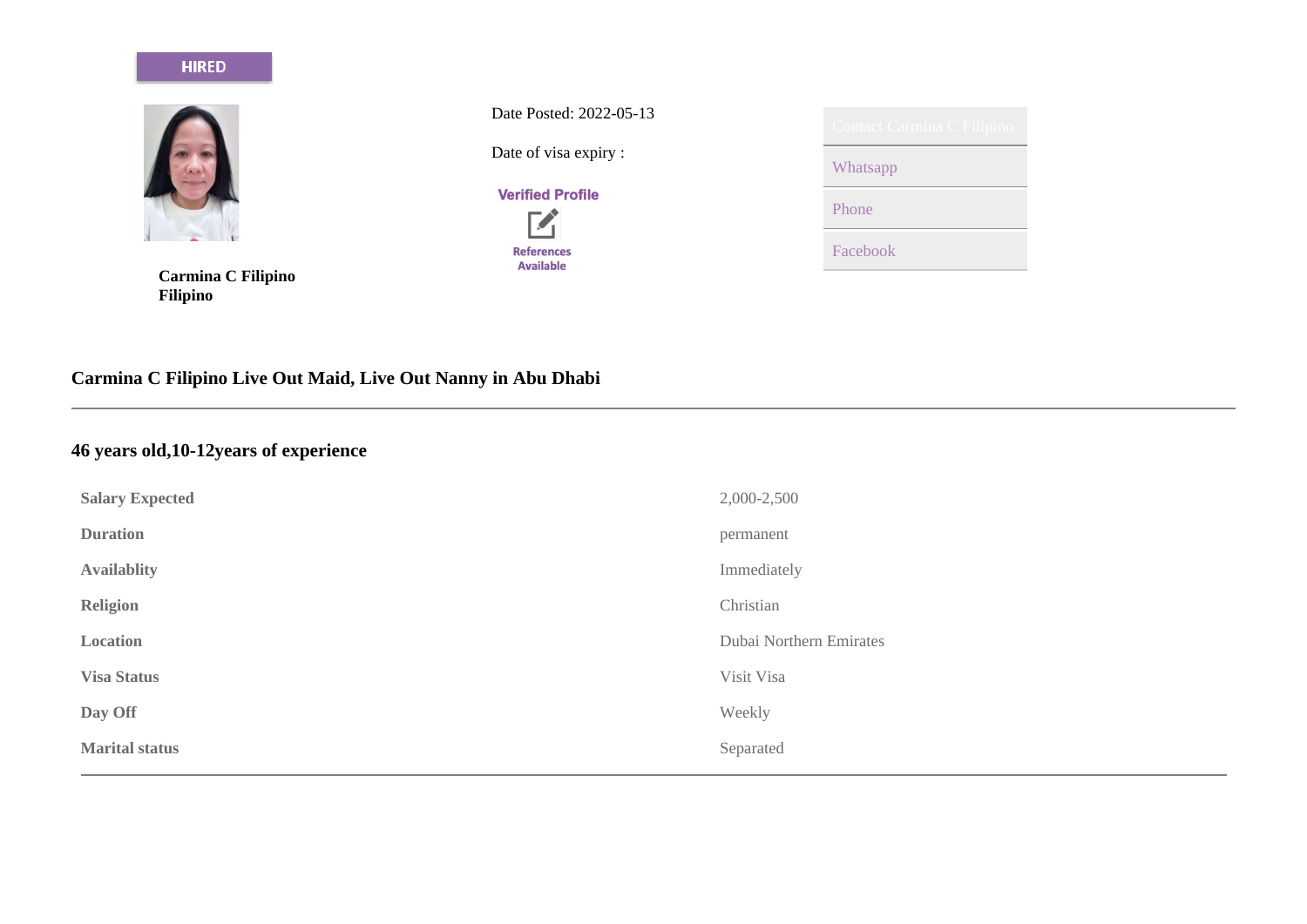#### **About Me**

Carmina is observant and committed to making your client feel safe and comfortable. She has three kids. She is staying in Deira and is fully vaccinated. She prefer Sunday off. Visit visa will expire June 7.

#### **Key Skills**

| Live Out Maid |                                                     |  |
|---------------|-----------------------------------------------------|--|
|               | Assist In Kitchen     Nanny-child Care     New Born |  |

#### **Languages**

| <b>English</b><br>Fair      |  |  |
|-----------------------------|--|--|
| <b>Tagalog</b><br>Excellent |  |  |
|                             |  |  |
|                             |  |  |

#### **Employment History**

#### **Employer 1**

Date Started Date Ended Location Dubai Employer Profile Housemaid/Nanny Reason for leaving Finished Contract

Job Description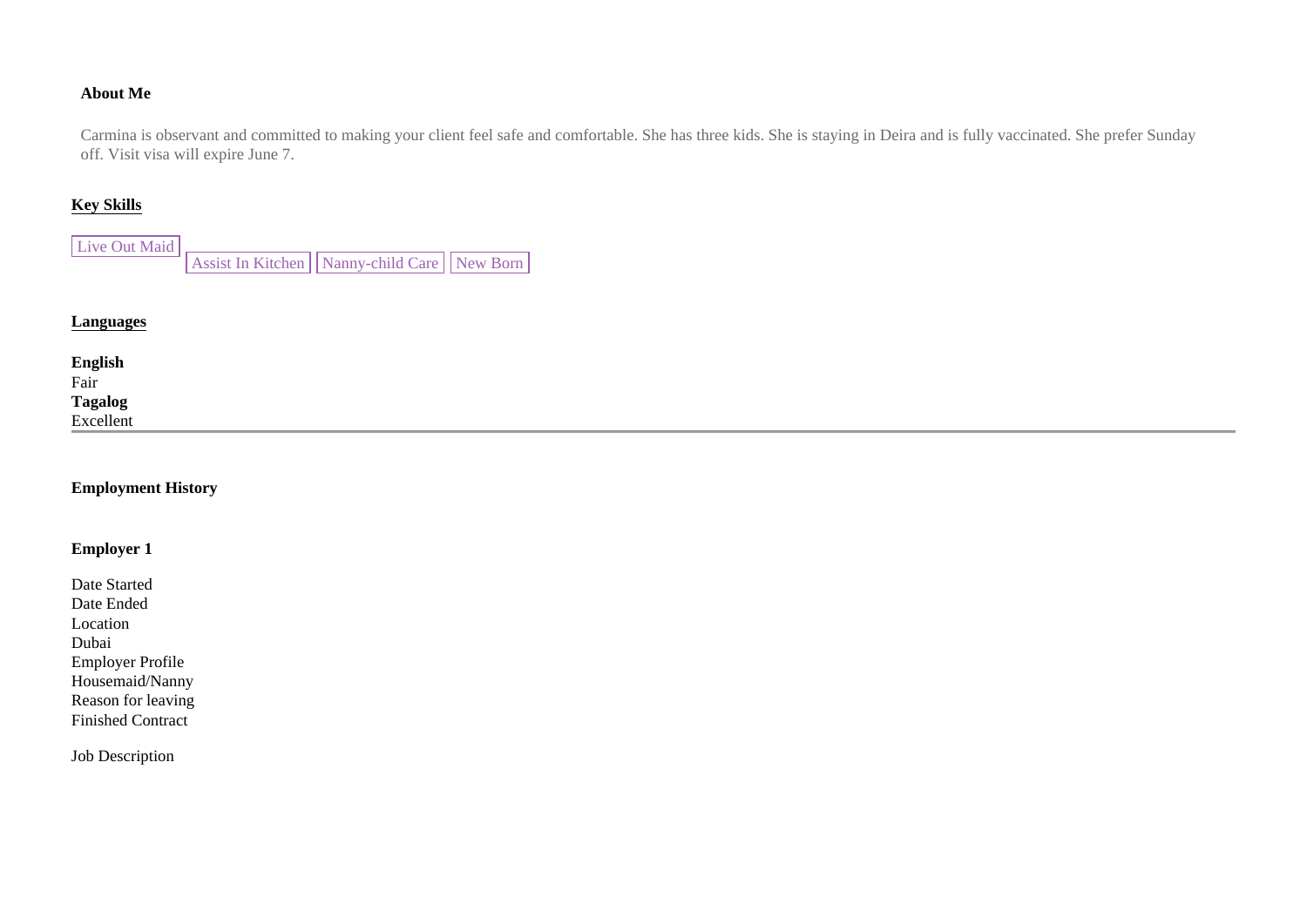Syrian Family for 4 years

All around house cleaning

Taking care of the kid (new born)

Bathing and dressing the kid

Preparing baby bottles

#### **Employer 2**

Date Started Date Ended Location Dubai Employer Profile Housemaid/Nanny Reason for leaving Finished Contract

Job Description

Local Family for 2 years

Doing household chores

Taking care of the kid (1 year old)

Bedtime and playtime routine with the kid

Washing and ironing clothes

#### **Employer 3**

Date Started Date Ended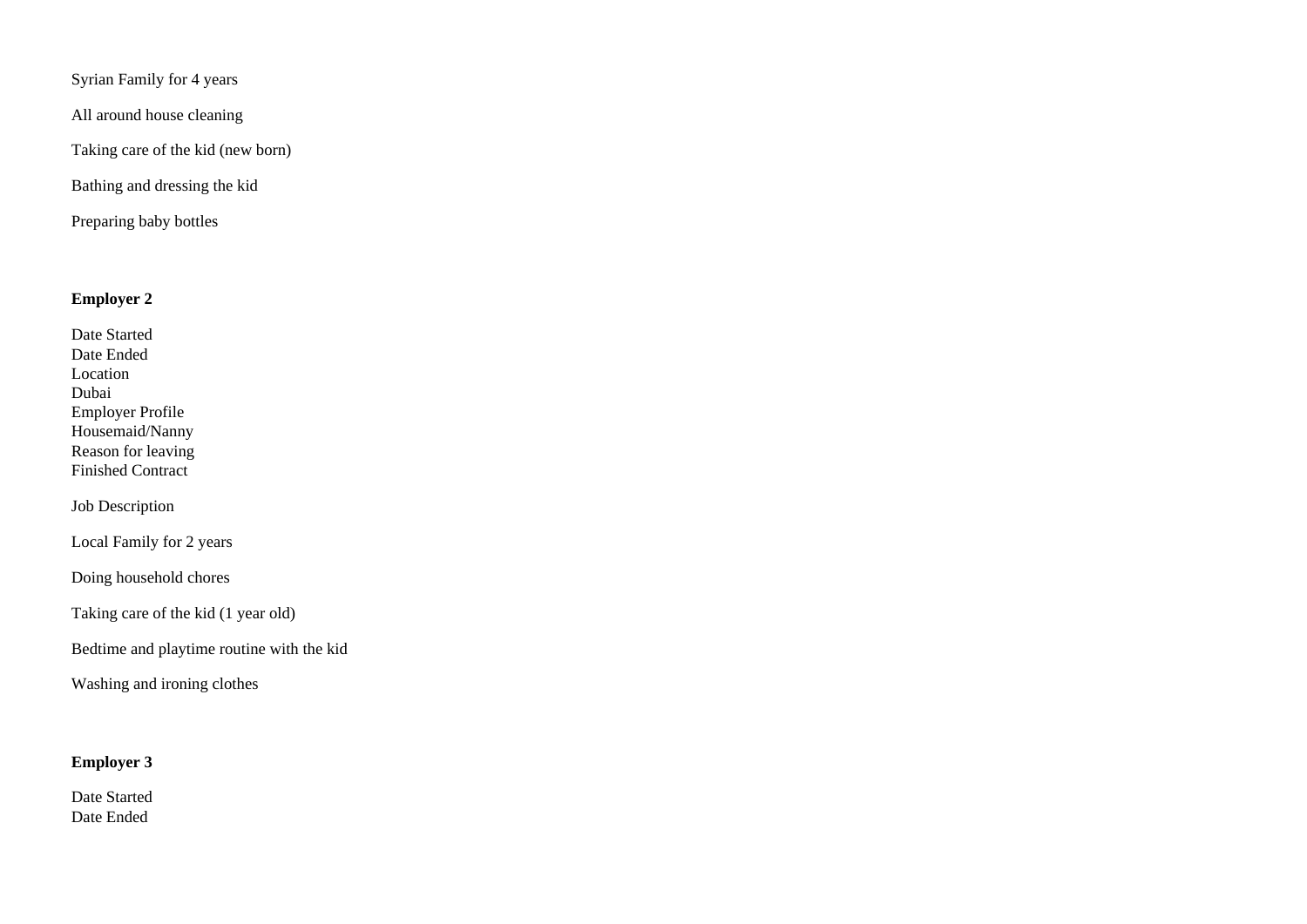Location Hong Kong Employer Profile Housemaid/Nanny Reason for leaving Finished Contract

Job Description

Chinese Family for 2 years

Household cleaning

Taking care of the kid (new born)

Changing clothes and diaper

Feeding the kid ontime

Preparing baby bottles

#### **Employer 4**

Date Started Date Ended Location Hong Kong Employer Profile Housemaid/Nanny Reason for leaving Finished Contract

Job Description

Chinese Family for 4 years

Cleaning the whole house

Taking care of the kid (new born)